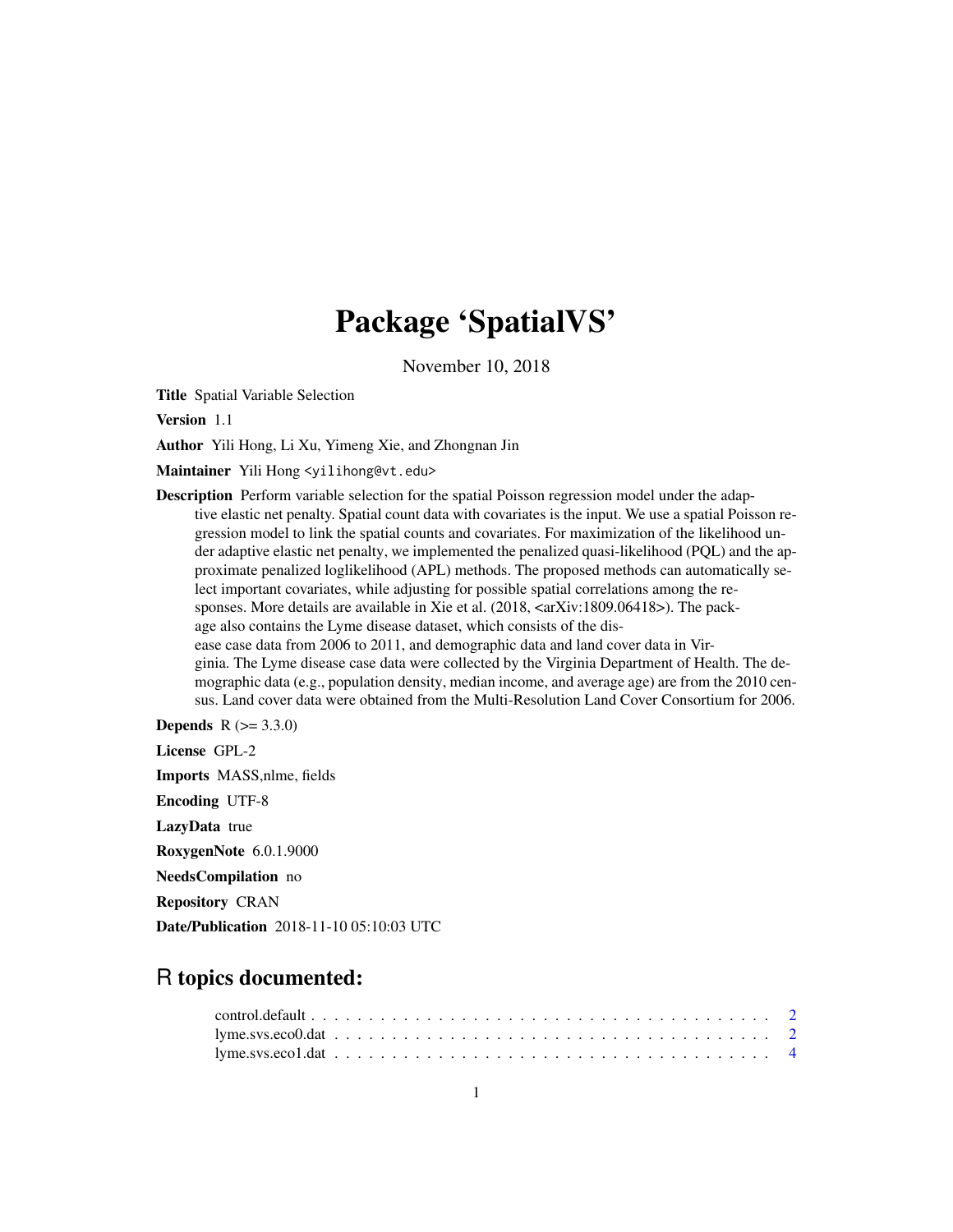<span id="page-1-0"></span>

| Index |  |  |  |  |  |  |  |  |  |  |  |  |  |  |  |  |  |
|-------|--|--|--|--|--|--|--|--|--|--|--|--|--|--|--|--|--|
|       |  |  |  |  |  |  |  |  |  |  |  |  |  |  |  |  |  |

control.default *Global variable of spatial variable selection, contains optimization tuning parameters.*

#### Description

control.default is a list that gives the default setting for the optimization procedures

#### Usage

control.default

#### Format

maxIter maximum number of iterations in the [SpatialVS](#page-5-1)

iwls convergence criterion for the iterative weighted least squares

tol1 convergence criteria for beta estimation in [SpatialVS](#page-5-1)

tol2 convergence criteria for theta estimation in [SpatialVS](#page-5-1)

#### Examples

```
control.default=list(maxIter=200,iwls=10^(-4),tol1=10^(-3),tol2=10^(-3))
```
lyme.svs.eco0.dat *The Lyme disease dataset with Eco id=0*

#### Description

The Lyme disease dataset contains case data from 2006 to 2011 demographic data and land cover data in Virginia. Lyme disease case data were collected by Virginia Department of Health. Eco id = 0 represents northern/western subregion, which includes Northern Piedmont, Blue Ridge, Ridge and Valley, and Central Appalachian.

The column names of X are listed as follows. The first column is the intercept column.

- x1: Dvlpd\_NLCD06; Percentage of developed land in each census tract
- x2: Forest\_NLCD06; Percentage of forest in each census tract
- x3: Herbaceous\_NLCD06; Percentage of herbaceous in each census tract
- x4: X.Water\_NLCD06; Percentage of water in each census tract
- x5: Tract\_Frag06; Sum of area of forested fragments in each census tract divided by the total area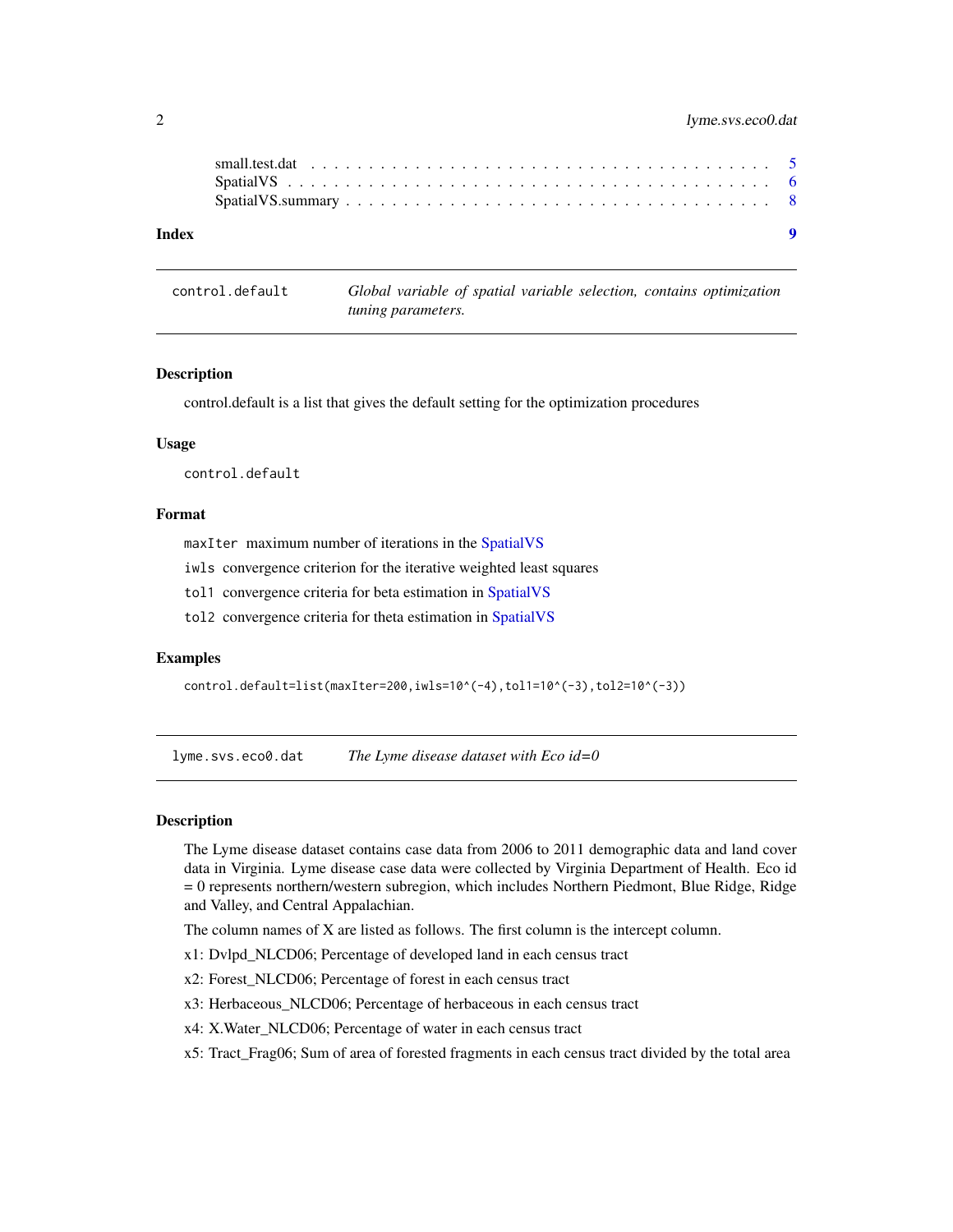- x6: FragPerim06; Sum of forest fragment perimeters in each census tract divided by the total area
- x7: CWED\_DF06; CWED of developed-forest edge
- x8: TECI\_DF06; TECI of developed-forest edge
- x9: CWED\_FH06; CWED of forest-herbaceous edge
- x10: TECI\_FH06; TECI of forest-herbaceous edge
- x11: CWED\_HD06; CWED of herbaceous-developed edge
- x12: TECI\_HD06; TECI of herbaceous-developed edge
- x13: Pop\_den; Tract population density in 2010
- x14: Median\_age; Median age at each census tract in 2010
- x15: Mean\_income; Mean income (inflation adjusted) at each census tract in 2010

#### Usage

lyme.svs.eco0.dat

#### Format

- y integer vector, output count, each element represents the disease count in one census tract.
- X Numeric matrix, matrix of covariates, includes percentage of developed land in each census tract, percentage of forest in each census tract, etc.
- offset Numeric vector, vector for offset values, each element represents the log of population divided by 20,000 in census tract.

location Numeric matrix, location for each census tract.

geoid Numeric vector, geo id for each census tract.

#### References

Xie, Y., Xu, L., Li, J., Deng, X., Hong, Y., Kolivras, K., and Gaines, D. N. (2018). Spatial Variable Selection and An Application to Virginia Lyme Disease Emergence. Preprint, arXiv:1809.06418 [stat.AP].

#### Examples

```
data("lyme.svs.eco0")
lyme.svs.eco0.dat$dist=distmat.compute(location=lyme.svs.eco0.dat$location, dist.min=0.4712249)
```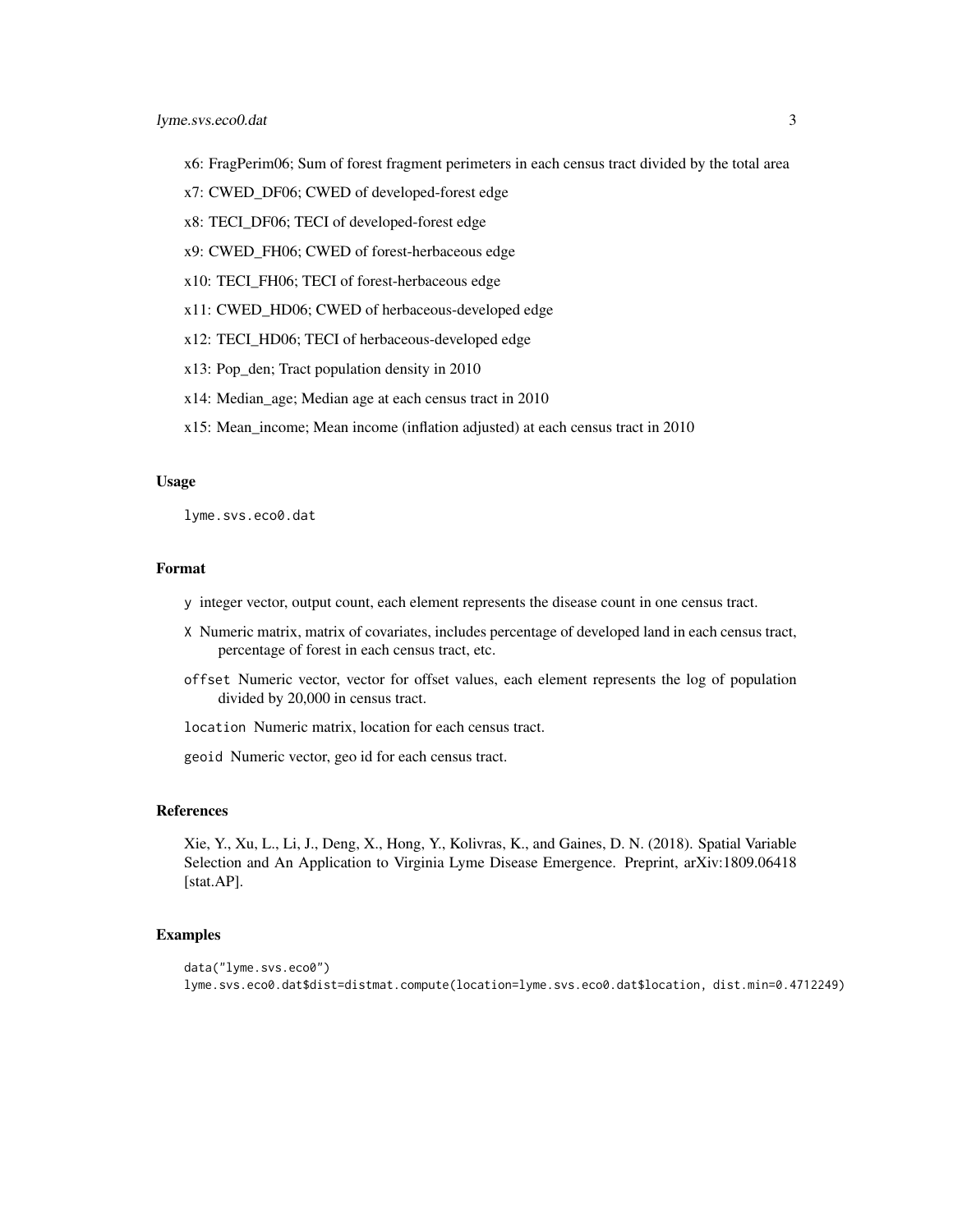<span id="page-3-0"></span>

#### Description

The Lyme disease dataset contains case data from 2006 to 2011 demographic data and land cover data in Virginia. Lyme disease case data were collected by Virginia Department of Health. Eco id = 1 represents the southern/eastern subregion, which includes Piedmont, Middle Atlantic Coastal Plain, and Southeastern Plains.

The column names of X are listed as follows. The first column is the intercept column.

- x1: Dvlpd\_NLCD06; Percentage of developed land in each census tract
- x2: Forest\_NLCD06; Percentage of forest in each census tract
- x3: Herbaceous\_NLCD06; Percentage of herbaceous in each census tract
- x4: X.Water\_NLCD06; Percentage of water in each census tract
- x5: Tract\_Frag06; Sum of area of forested fragments in each census tract divided by the total area
- x6: FragPerim06; Sum of forest fragment perimeters in each census tract divided by the total area
- x7: CWED\_DF06; CWED of developed-forest edge
- x8: TECI\_DF06; TECI of developed-forest edge
- x9: CWED\_FH06; CWED of forest-herbaceous edge
- x10: TECI\_FH06; TECI of forest-herbaceous edge
- x11: CWED\_HD06; CWED of herbaceous-developed edge
- x12: TECI\_HD06; TECI of herbaceous-developed edge
- x13: Pop\_den; Tract population density in 2010
- x14: Median\_age; Median age at each census tract in 2010
- x15: Mean\_income; Mean income (inflation adjusted) at each census tract in 2010

#### Usage

lyme.svs.eco1.dat

#### Format

- y integer vector, output count, each element represents the disease count in one census tract.
- X Numeric matrix, matrix of covariates, includes percentage of developed land in each census tract, percentage of forest in each census tract, etc.
- offset Numeric vector, vector for offset values, each element represents the log of population divided by 20,000 in census tract.
- location Numeric matrix, location for each census tract.
- geoid Numeric vector, geo id for each census tract.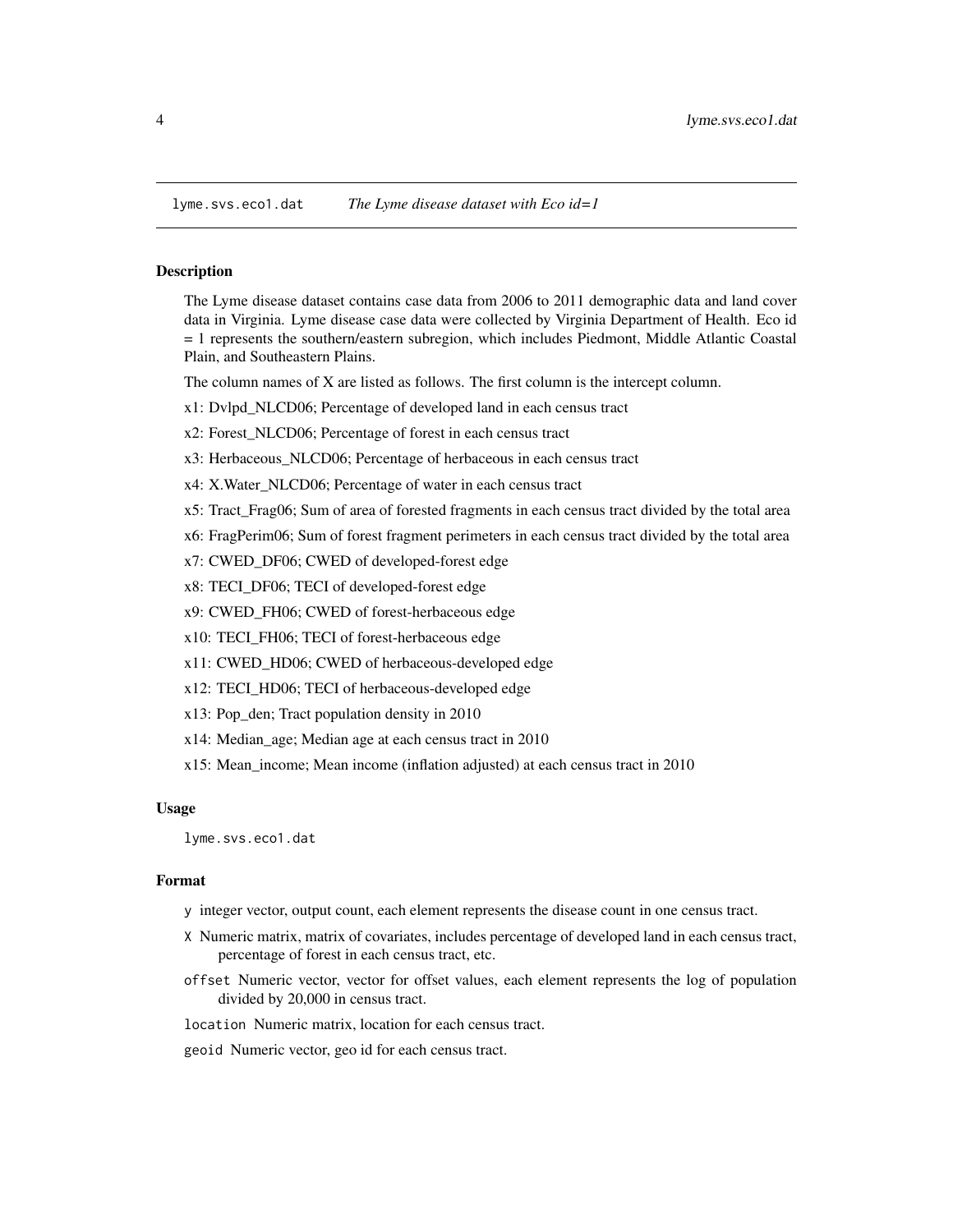#### <span id="page-4-0"></span>small.test.dat 5

#### References

Xie, Y., Xu, L., Li, J., Deng, X., Hong, Y., Kolivras, K., and Gaines, D. N. (2018). Spatial Variable Selection and An Application to Virginia Lyme Disease Emergence. Preprint, arXiv:1809.06418 [stat.AP].

#### Examples

```
data("lyme.svs.eco1")
lyme.svs.eco1.dat$dist=distmat.compute(location=lyme.svs.eco1.dat$location, dist.min=0.2821849)
```
small.test.dat *A small dataset for fast testing of functions*

#### Description

Simulated data for fast testing of the functions. A list contains integer responses, model matrix, distance matrix, and offset term.

#### Usage

small.test.dat

#### Format

y Integer vector, the response variable, which is count data.

X Numeric matrix, the model matrix contains covariate information.

offset Numeric vector, vector for offset values.

dist Numeric matrix, a matrix for pairwise distance.

#### Examples

data("small.test")

```
#Here is a toy example for creating a data object that can be used for
#generating dat.obj for SpatialVS function
n=20
#simulate counts data
y=rpois(n=n, lambda=1)
#simulate covariate matrix
x1=rnorm(n)
x2=rnorm(n)
X=cbind(1, x1, x2)
#compute distance matrix from some simulated locations
loc_x=runif(n)
loc_y=runif(n)
dist=matrix(0,n, n)
for(i in 1:n)
```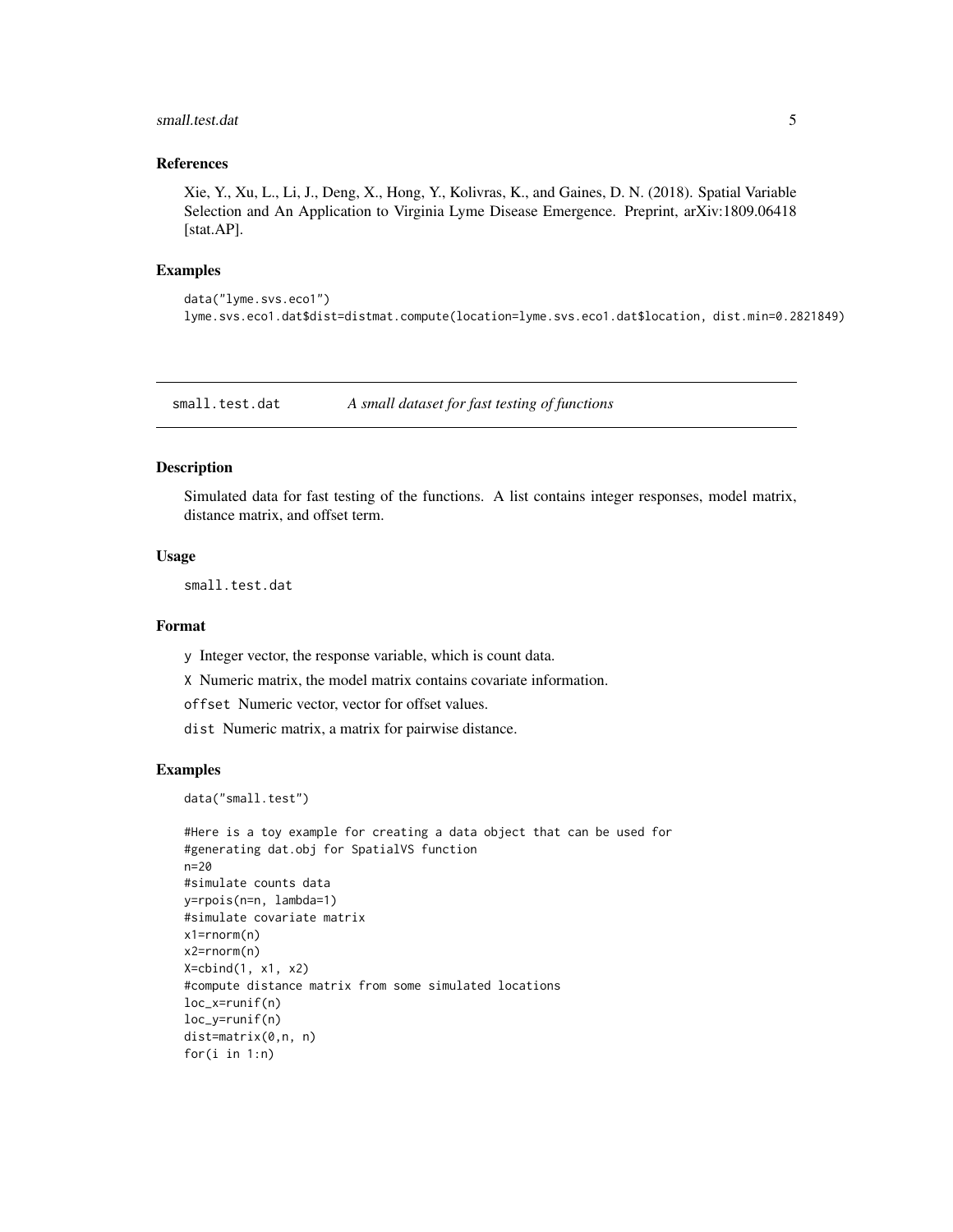```
{
  for(j in 1:n)
  {
   dist[i,j]=sqrt((loc_x[i]-loc_x[j])^2+(loc_y[i]-loc_y[j])^2)
  }
}
#assume offset is all zero
offset=rep(0, n)
#assemble the data object for SpatialVS
dat.obj=list(y=y, X=X, dist=dist, offset=offset)
```
#### <span id="page-5-1"></span>SpatialVS *Function for spatial variable selection*

#### Description

Perform variable selection for the spatial Poisson regression model under adaptive elastic net penalty.

#### Usage

```
SpatialVS(dat.obj, alpha.vec = seq(0.6, 1, by = 0.05),
  lambda.vec = seq(0.15, 1, len = 50), method = "PQL", plots = F,
  intercept = T, verbose = T)
```
#### Arguments

| dat.obj    | List, input data. Must contains:                                                                   |
|------------|----------------------------------------------------------------------------------------------------|
|            | 1. X numeric matrix, the covariates.                                                               |
|            | 2. y integer vector, the response in counts.                                                       |
|            | 3. dist numeric matrix, the distance matrix.                                                       |
|            | 4. of f set numeric vector, the offset item.                                                       |
| alpha.vec  | numeric vector, a vector of possible values of regularization parameter. The<br>range is $[0,1]$ . |
| lambda.vec | numeric vector, a vector of positive values of regularization parameter.                           |
| method     | string, the method to be used. Options are:                                                        |
|            | 1. "PQL" penalized quasi-likelihood method that considers spatial correlation.                     |
|            | 2. "PQL nocor" penalized quasi-likelihood method that ignores spatial corre-<br>lation.            |
|            | 3. "APL" approximate penalized loglikelihood method that considers spatial<br>correlation.         |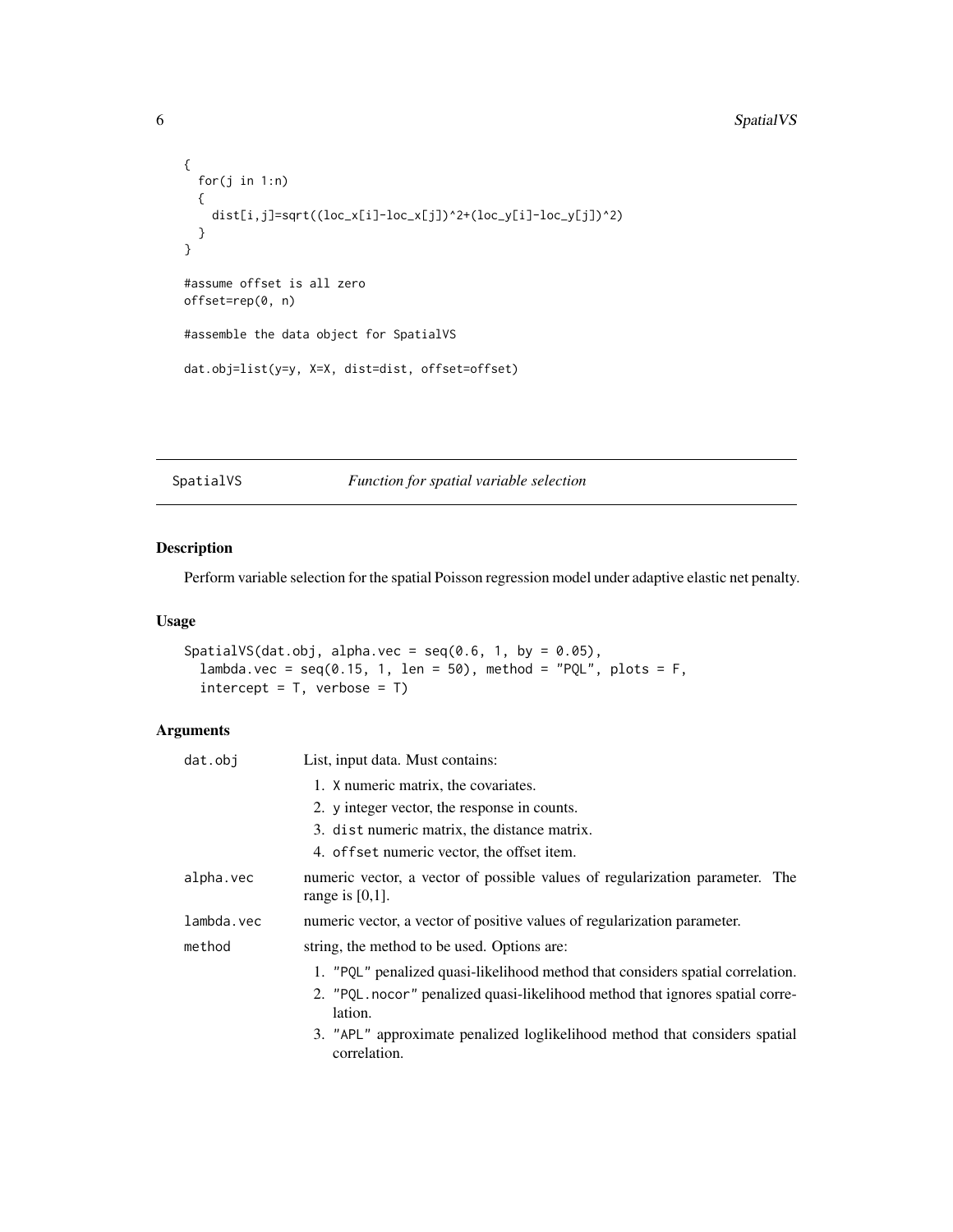#### SpatialVS 7

|           | 4. "APL nocor" approximate penalized loglikelihood method that ignores spa-<br>tial correlation. |
|-----------|--------------------------------------------------------------------------------------------------|
| plots     | bool, if True, contour plot of AIC/BIC values is generated.                                      |
| intercept | bool, if True, an intercept item will be included in model.                                      |
| verbose   | bool, if True, various updates are printed during each iteration of the algorithm.               |

#### Value

A list of 13 items:

- 1. dat.obj, List, a copy of the dat.obj input.
- 2. start, Initial values of parameters given by glmmPQL().
- 3. L.obj, Regression coefficients under each alpha.vec and lambda.vec, under the adaptive elastic net.
- 4. Lout.obj, AIC and BIC values under each L.obj value, under the adaptive elastic net.
- 5. contour.out.obj, Object used to generate contour plot as a function of alpha.vec and lambda.vec, with AIC or BIC as the output. Used to choose best penalty parameter, under the adaptive elastic net.
- 6. L.best.obj, Model fitting results under the best chosen alpha.vec and lambda.vec, under the adaptive elastic net.
- 7. Lout.best.obj, Best BIC value for L.best.obj.
- 8. L.EN.obj, Lout.EN.obj, contour.out.EN.obj, L.EN.best.obj, Similar items but under the elastic penalty.
- 9. lasso.weight, Numeric, specifies the adaptive Lasso weight.
- 10. method, String, the method used for computing the approximate likelihood function.

#### References

Xie, Y., Xu, L., Li, J., Deng, X., Hong, Y., Kolivras, K., and Gaines, D. N. (2018). Spatial Variable Selection and An Application to Virginia Lyme Disease Emergence. Preprint, arXiv:1809.06418 [stat.AP].

#### Examples

#use small.test.dat as the input to fit the spatial Poisson regression model. #a grid of alpha.vec and lambda.vec is typically used. #Here one point of alpha.vec and lambda.vec is used for fast illustration.

```
test.fit<-SpatialVS(dat.obj=small.test.dat, alpha.vec=0.5,
lambda.vec=5, method="PQL", intercept=TRUE, verbose=FALSE)
```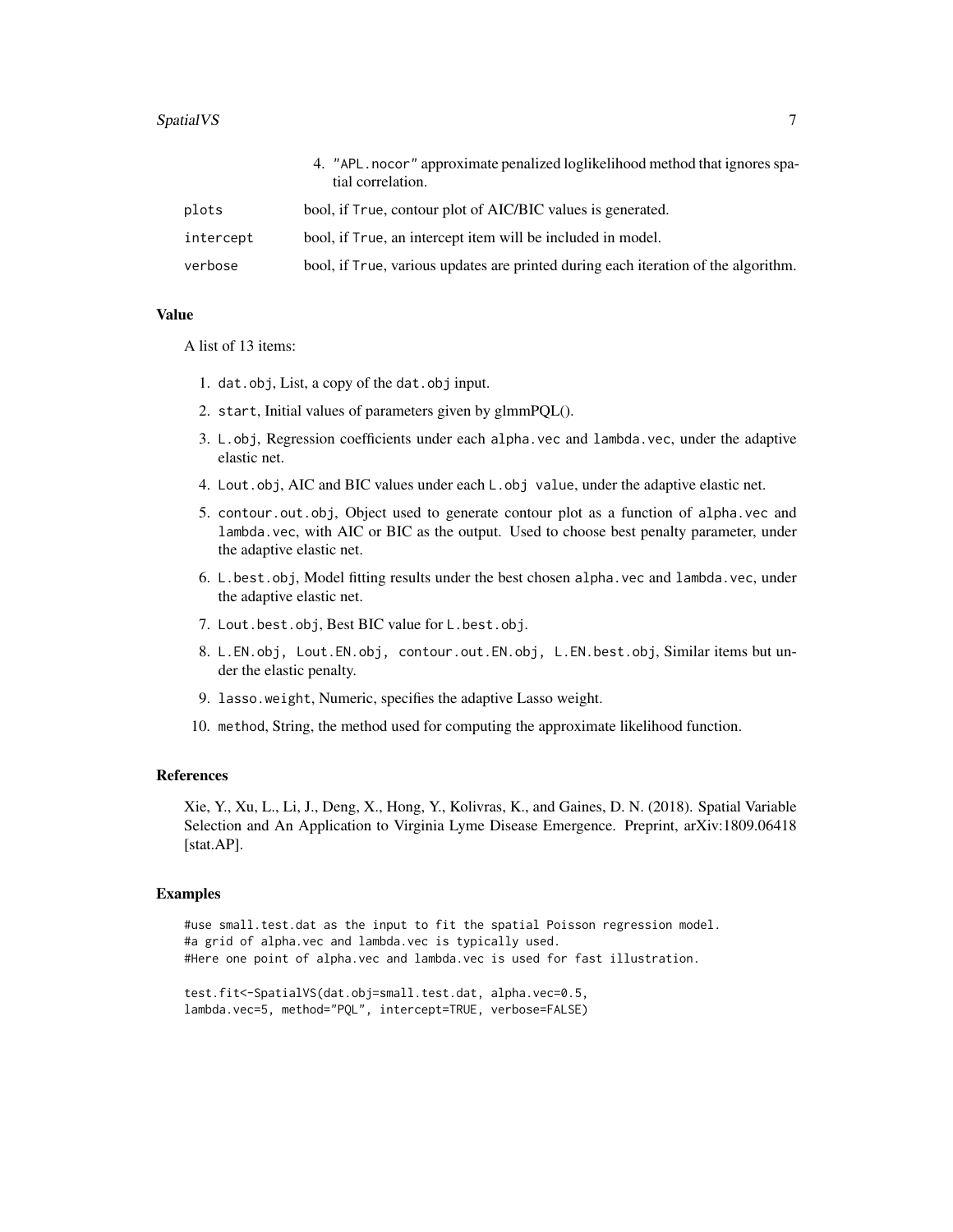<span id="page-7-0"></span>SpatialVS.summary *Function for spatial variable selection's summary*

#### Description

return the summarized parameter estimates from the [SpatialVS](#page-5-1) procedure.

#### Usage

```
SpatialVS.summary(obj)
```
#### Arguments

obj List, returned by [SpatialVS.](#page-5-1)

#### Value

A vector contains the final estimates of parameters. The estimates of theta are in log scale.

#### Examples

```
test.fit<-SpatialVS(dat.obj=small.test.dat, alpha.vec=0.5, lambda.vec=5,
method="PQL", intercept=TRUE, verbose=FALSE)
SpatialVS.summary(test.fit)
```